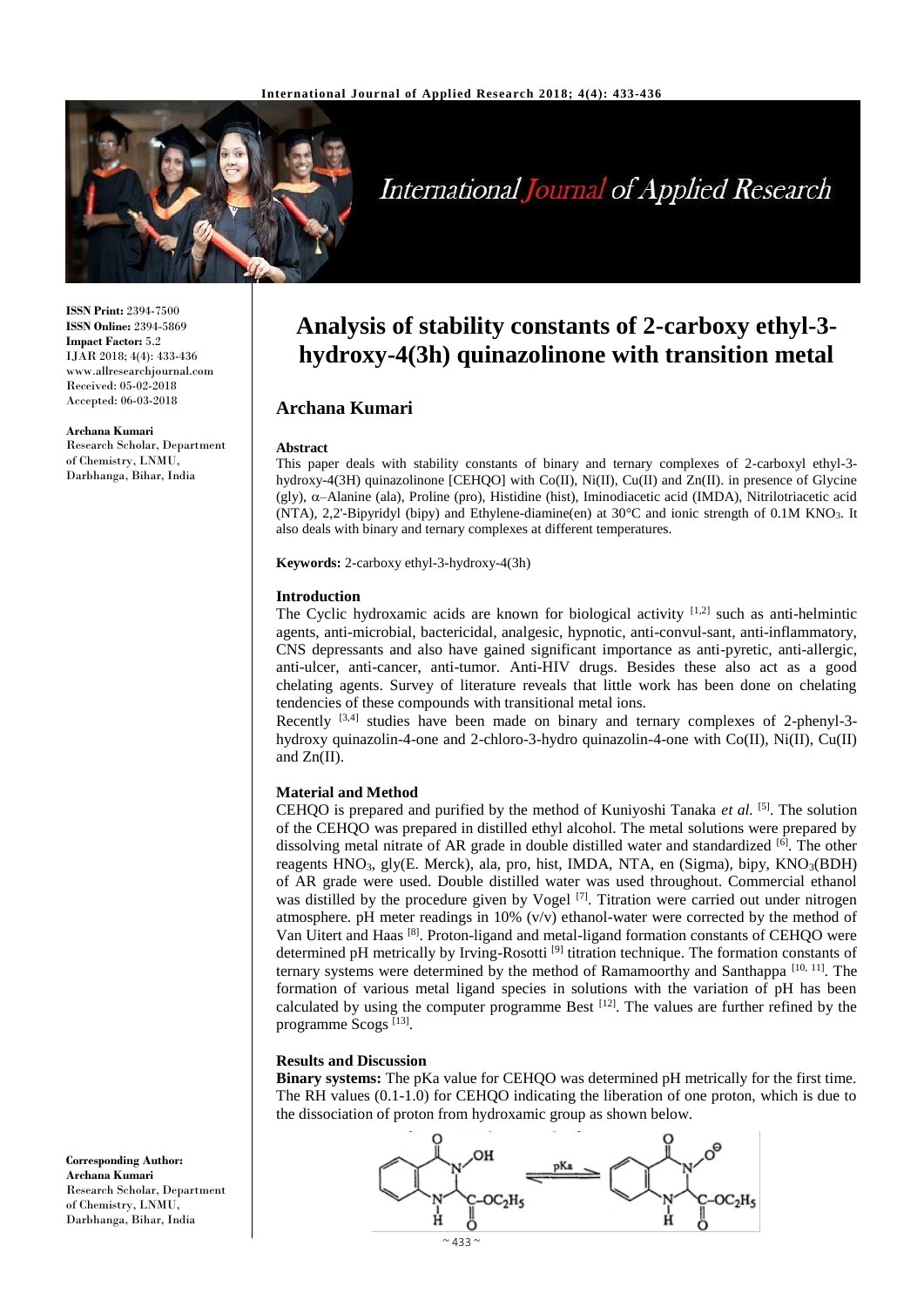*n* values (0.1 < n < 1.9) obtained for M(II)-CEHQO system indicate the formation of both 1:1 and 1:2 complexes in solution. The acid dissociation constants and binary formation constants so obtained are presented in Table 1. It was established that the carbonyl oxygen and–OH groups are participating in bonding with the metal ion. The releasing of protons in the pH range of above 3 in the present investigation indicates that -OH group is participating in bonding with the metal ion. From these studies it was established that these ligands act as 0-0 donors. The order of formation constants of metal chelates under investigation are  $Co(II) < Ni(II) < Cu(II) > Zn(II)$ which are in the conformity with the Irving -William natural order of stabilities [14]. The formation of various metal ligand species in solutions with the variation of pH has been calculated by using the computer Program Best [15]. As a representative case, Ni(II)-CEHQO distribution diagram is given in the Fig. 1.





**Table 1:** Stability Constants of binary complexes of CEHQO with M(II) ions at different temperatures and 0.1 M Ionic strength in 10% (v/v) aqueous Ethanol medium

| <b>Metal Ion</b> | <b>Stability Constants</b> | <b>Different Temperatures</b> |         |         |  |  |
|------------------|----------------------------|-------------------------------|---------|---------|--|--|
| $H^+$            |                            | $20^0C$                       | $30^0C$ | $40^0C$ |  |  |
|                  | pKa                        | 4.07                          | 3.7     | 3.75    |  |  |
|                  | Log K1                     | 3.47                          | 3.33    | 3.20    |  |  |
| CO(II)           | Log K2                     | 3.10                          | 2.92    | 2.81    |  |  |
| Ni(II)           | Log K1                     | 3.76                          | 3.62    | 3.47    |  |  |
|                  | Log K2                     | 3.13                          | 3.01    | 2.85    |  |  |
| Cu(II)           | Log K1                     | 3.82                          | 3.70    | 3.57    |  |  |
|                  | Log K2                     | 3.44                          | 3.33    | 3.16    |  |  |
| $\text{Zn(II)}$  | Log K1                     | 3.54                          | 3.44    | 3.31    |  |  |
|                  | Log K2                     | 3.11                          | 2.97    | 2.83    |  |  |

**Ternary Complexes:** In the formation of ternary complexes [M(II)-CEHQO-A],CEHQ0 coordinated with metal ions [where  $M(II) = Co(II)$ ,  $Ni(II)$ ,  $Cu(II)$  and  $Zn(II)$ ,  $A = gIy$ , ala, pro, en] in stepwise manner. The mixed ligand curves of [M(II)-CEHQO-A] closely follow the 1:1 M(II)-CEHQO curves in the lower pH region, until the protons of CEHQO were neutralised, indicating that the binary [M(II)-CEHQO] complexes predominate in this region. Above this region the divergence of the ternary curve from those of binary M(II)- CEHQO systems reveals the formation of ternary complexes of the type [M(II)-CEHQO-A] in step wise equilibria. Here, CEHQO acts as a primary ligand. Such a stepwise formation of ternary complex is confirmed from the distribution diagram (Fig. 2), that in the lower pH range the major species are the free metal ion and the [M-CEHOO] species, whereas in the higher pH range the major species are [M-CEHOO1 and [M-CEHOO-A].

In the case of A (where A= IMDA, NTA, bipy and hist) CEHQO coordinated with metal ions in simultaneous manner. The mixed ligand curves of [M(II)-A-CEHQO] neither followed [M-CEHQO] binary curve nor [M-A] binary titration curves. The equilibria involved in the ternary complex formation of the type [M(II)-A-CEHQO] can be represented by the following equation (charges are omitted for the sake of clarity).

$$
M+A + CEHQO \longrightarrow
$$
 
$$
CEHQO
$$

(where  $A = \text{IMDA}$ , NTA, hist and bipy)

It is observed from the distribution diagram that the [M-A-CEHQO] species is predominated in the entire pH range over [M-A] and [M-CEHQO] which confirms the formation of complexes simultaneously.

|              |      |         | ala                                                                                                            |         |      |         |      |         | <b>IMDA</b> |         | <b>NTA</b>                                                                                                                                                                                                                                                                                                                                                                      |                                  | bipy |         | hist                                                                 |         |
|--------------|------|---------|----------------------------------------------------------------------------------------------------------------|---------|------|---------|------|---------|-------------|---------|---------------------------------------------------------------------------------------------------------------------------------------------------------------------------------------------------------------------------------------------------------------------------------------------------------------------------------------------------------------------------------|----------------------------------|------|---------|----------------------------------------------------------------------|---------|
|              | gly  |         |                                                                                                                |         | pro  |         | en   |         |             |         |                                                                                                                                                                                                                                                                                                                                                                                 |                                  |      |         |                                                                      |         |
| <b>CEHQO</b> | log  |         | $K^{ML}_{ML}$ $\Delta$ log $\bf{K}$ $_{\bf{log}}$ $K^{ML}_{ML}$ $\Delta$ log $\bf{K}$ $_{\bf{log}}$ $\bf{K}$ . |         |      |         |      |         |             |         | $\frac{1}{2}K_{\scriptscriptstyle MLA}^{\scriptscriptstyle ML} \Big  \Delta{{\rm log}}K_{\scriptscriptstyle MLA}^{\scriptscriptstyle ML} \Big  \Delta{{\rm log}}K \Big _{{\rm log}}K_{\scriptscriptstyle MLA}^{\scriptscriptstyle ML} \Big  \Delta{{\rm log}}K \Big _{{\rm log}}K_{\scriptscriptstyle MLA}^{\scriptscriptstyle ML} \Big  \Delta{{\rm log}}K \Big _{{\rm log}}.$ |                                  |      |         | $K^{ML}_{MLA}$ $\Delta$ log $K$ $\log K^{ML}_{MLA}$ $\Delta$ log $K$ |         |
| Co(II)       | 4.56 | $-0.05$ | 4.64                                                                                                           | 0.33    | 5.04 | $-0.06$ | 4.94 | $-1.31$ | 8.82        | $-1.75$ | 8.65                                                                                                                                                                                                                                                                                                                                                                            | 1.41                             | 8.65 | $-0.65$ |                                                                      | $-3.35$ |
| Ni(II)       | 57   | 0.12    | 5.36                                                                                                           | $-0.04$ | 6.02 | 0.07    | 5.51 | $-1.45$ | 10.77       | $-0.5$  | 10.11                                                                                                                                                                                                                                                                                                                                                                           | 1.82                             | 8.64 | $-0.82$ | 7.4                                                                  | $-4.61$ |
| Cu(II)       | 8.15 | $-0.01$ | 8.15                                                                                                           | 0.02    | 8.1  | $-0.73$ | 7.64 | $-2.81$ | 13.33       | $-0.95$ | 17<br>12.1                                                                                                                                                                                                                                                                                                                                                                      | 1.95<br>$\overline{\phantom{0}}$ | 9.55 | $-2.53$ | 8.94                                                                 | $-4.92$ |
| Zn(II)       | 5.37 | 0.07    | 0.07                                                                                                           | $-0.25$ | 6.11 | 0.46    | 4.91 | $-0.9$  | 9.46        | $-0.7$  | 9.05                                                                                                                                                                                                                                                                                                                                                                            | 0.17                             | 7.85 | $-0.77$ | $\overline{ }$                                                       | $-2.82$ |

**Table 2:** Stability constants of Ternary metal complexes of M(II) ions with CEHQO in presence of other chelating agents Temp: 303 K, I=0.1 M KNO<sub>3</sub>, Medium:  $10\%$  (v/v) aq. Ethanol

The order of stability of [M-A-CEHQO] ternary complexes with respect to secondary ligands A are  $pro > gly > ala > en$ as shown in Table 2. The trends in the case of secondary ligands are almost all in conformity with the basicity sequence of the ligands under investigation. gly forms more stable complex than ala because of the absence of any alkyl side chain, which may produce an unfavourable steric effect

in other amino acids studied. Perusal of log K data reveals that mary chelates formed by en are less stable than those of gly, ala, pro. Probably, this may be due to the fact that in the case of en the interaction occurs between neutral en and unipositive  $[M-CEHQO]^+$  primary species. Whereas in case of aminoacids, the interaction is between uni negative aminoacid A- and unipositive [M-CEHQ0]<sup>+</sup> primary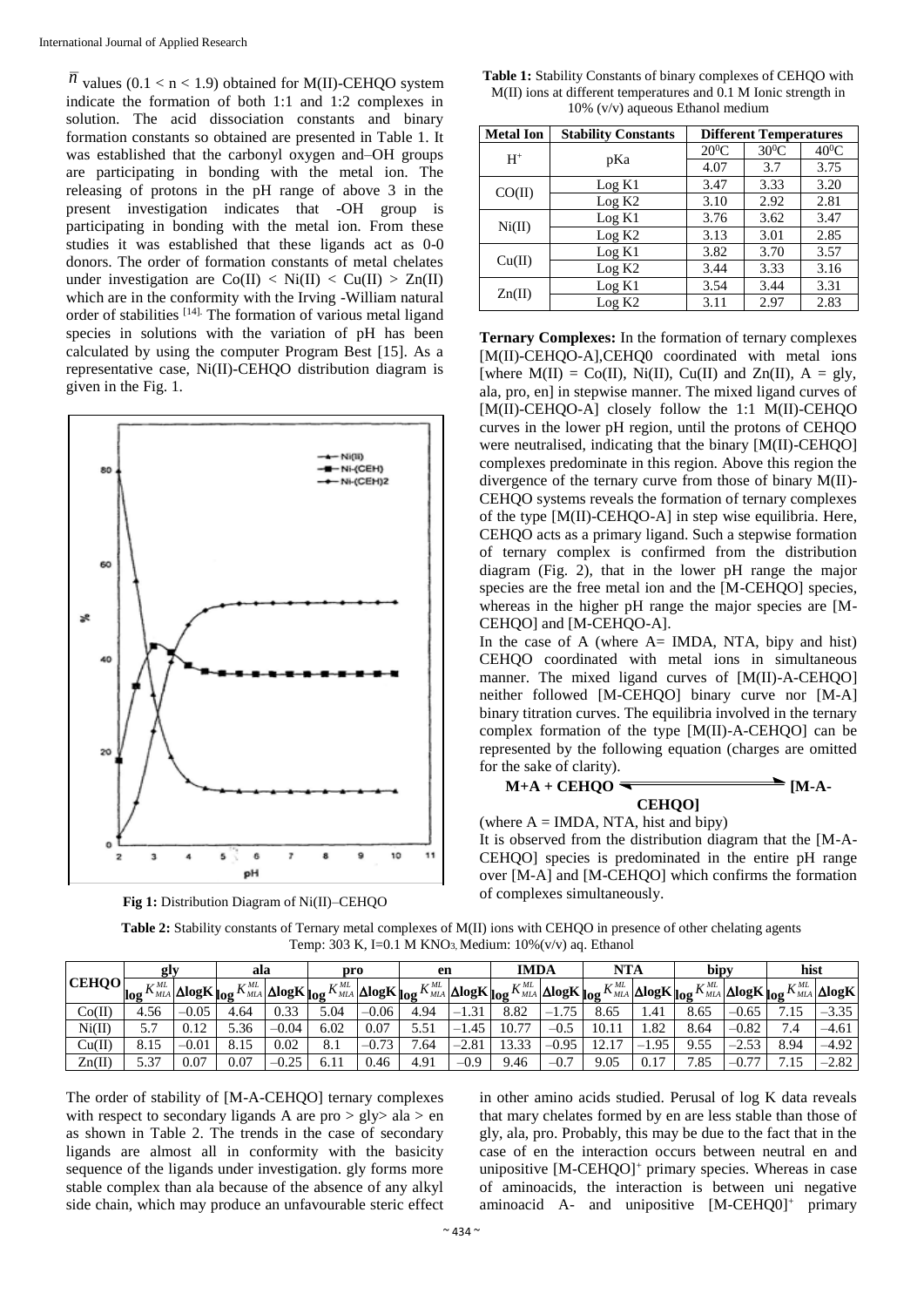species. Therefore the attraction between en and [M-CEHQ0]<sup>+</sup> is leis than the attraction between amino acid Aand [M-CEHQO]-. Thus the stability of ternary complexes of en is less stable than those of gly, ala, pro. A log K data also reveals that ternary complexes formed by gly are more favourable than ala which is reversal to their basicity values. Methyl group on ala may be responsible for destabilization of its ternary complexes. In the present investigation the order of stabilities of [M-A-CEHQO] ternary complexes formed in simultaneous equilibria, is as follows

[M-IMDA-CEHQO] > [M-NTA-CEHQO] > [M-bipSt-CEHQO] > [M-hist-CEHQO]

The relative order of stabilities with respect to metal ions in all the CEHOO ternary complex systems  $[Co(II) < Ni(II) <$  $Cu(II) > Zn(II)$ ] is in agreement with the Irving-William natural order of stability  $[14]$ . The extent of favoured formation of the ternary complexes can be inferred.



**Fig. 2:** Distribution Diagram of Zn(II)-Gly-CEHQO (1:1:1)

from. A log K values. The negative A log K values as shown in Table 2 reveal that the formation of ternary complexes is not favoured over that of binary complexes.

**Effect of Temperature :** In the present study, the complexation equilibria of CEHQO were studied with the transition metal ions Co(II), Ni(II), Cu(II) and Zn(II) at three different temperatures 20°C, 30°C and 40°C at constant ionic strength of  $0.1M$  KNO<sub>3</sub>. The formation constant data of binary metal complexes [M(ID-CEHQO] are presented in Table 1. The stability constants data obtained at different temperatures has been used in the evaluation of thermodynamic parameters accompanying the formation of metal complexes.

The All values thus obtained were refined by using the algebraic equation. The values of overall change in the free energy ( $\Delta G$ ), Enthalpy ( $\Delta H$ ) and the Entropy ( $\Delta S$ ) for the complex-ation reactions of CEHQO with the transition metal ions are reported in the Table 3.

**Table 3:** Thermodynamic parameters for the formation of 1:1 and 1:2 metal chelates of CEHQO Temp:  $30^{\circ}$ C, I = 0.1 M KNO<sub>3</sub>, Medium : 10% (v/v)Aq. Ethanol

|                  |             | 1:1 Complex |             | 1:2 Complex       |             |                   |  |  |
|------------------|-------------|-------------|-------------|-------------------|-------------|-------------------|--|--|
| <b>Metal Ion</b> | $-\Delta G$ | $-\Delta H$ | $-\Delta S$ | $-\Delta G$       | $-\Delta H$ | -AS               |  |  |
|                  | K Cal/mole  | K Cal/mole  | K Cal/mole  | <b>K</b> Cal/mole | K Cal/mole  | <b>K</b> Cal/mole |  |  |
| Co(II)           | 776.34      | 667.67      | 85.70       | 665.55            | 461.30      | 161.12            |  |  |
| Ni(II)           | 726.21      | 571.72      | 121.85      | 657.54            | 467.41      | 149.95            |  |  |
| Cu(II)           | 787.85      | 609.25      | 140.85      | 726.21            | 622.78      | 81.57             |  |  |
| Zn(II)           | 745.72      | 553.75      | 151.40      | 17.15             | 236.83      | 173.25            |  |  |